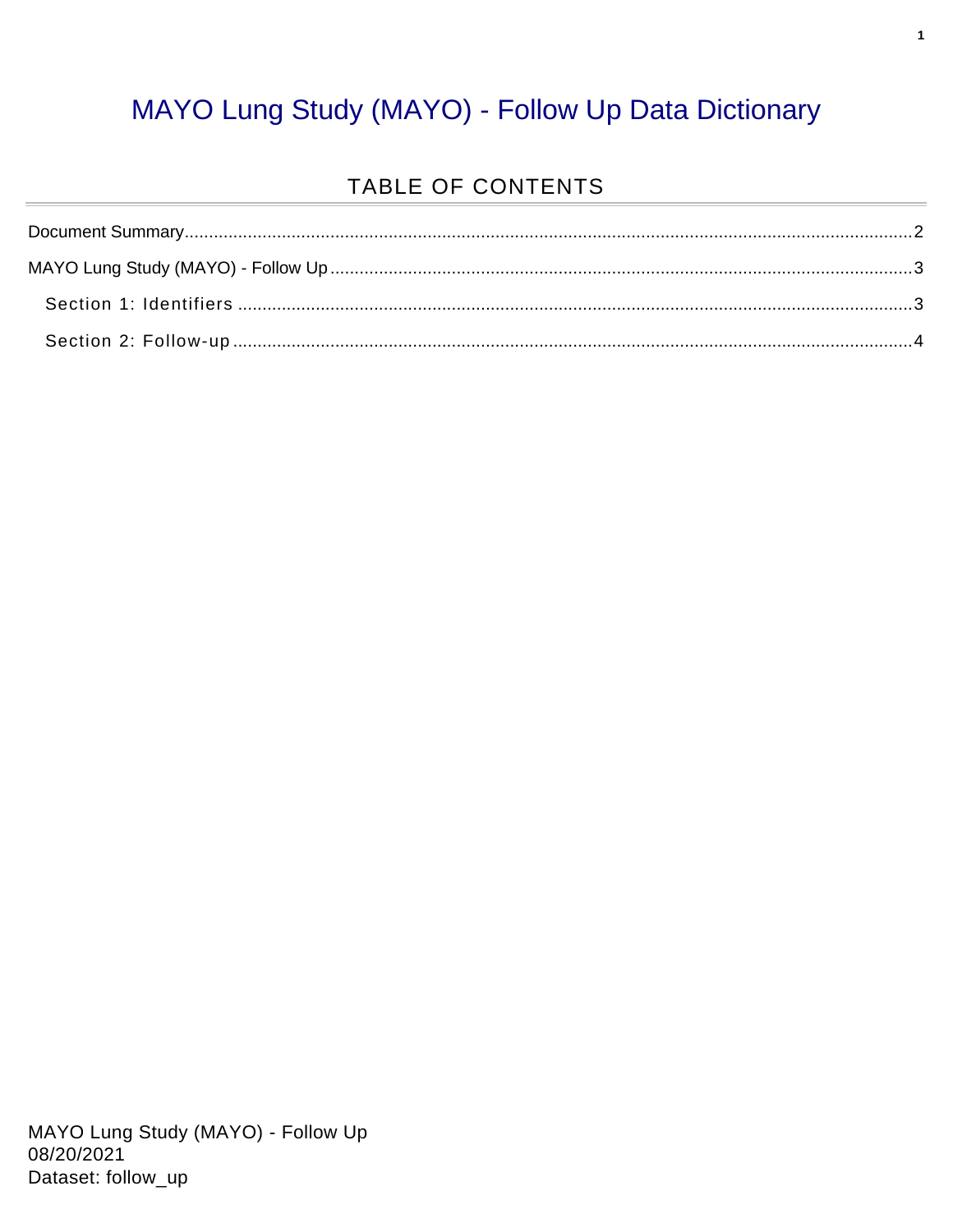### Document Summary

<span id="page-1-0"></span>

| Property          | Value                              |
|-------------------|------------------------------------|
| Document Title    | MAYO Lung Study (MAYO) - Follow Up |
| Date Created      | 08/20/2021                         |
| For Dataset       | follow_up                          |
| Sections          | 2                                  |
| Entries           | 28                                 |
| Document Filename | dictionary_follow_up-08202021.rtf  |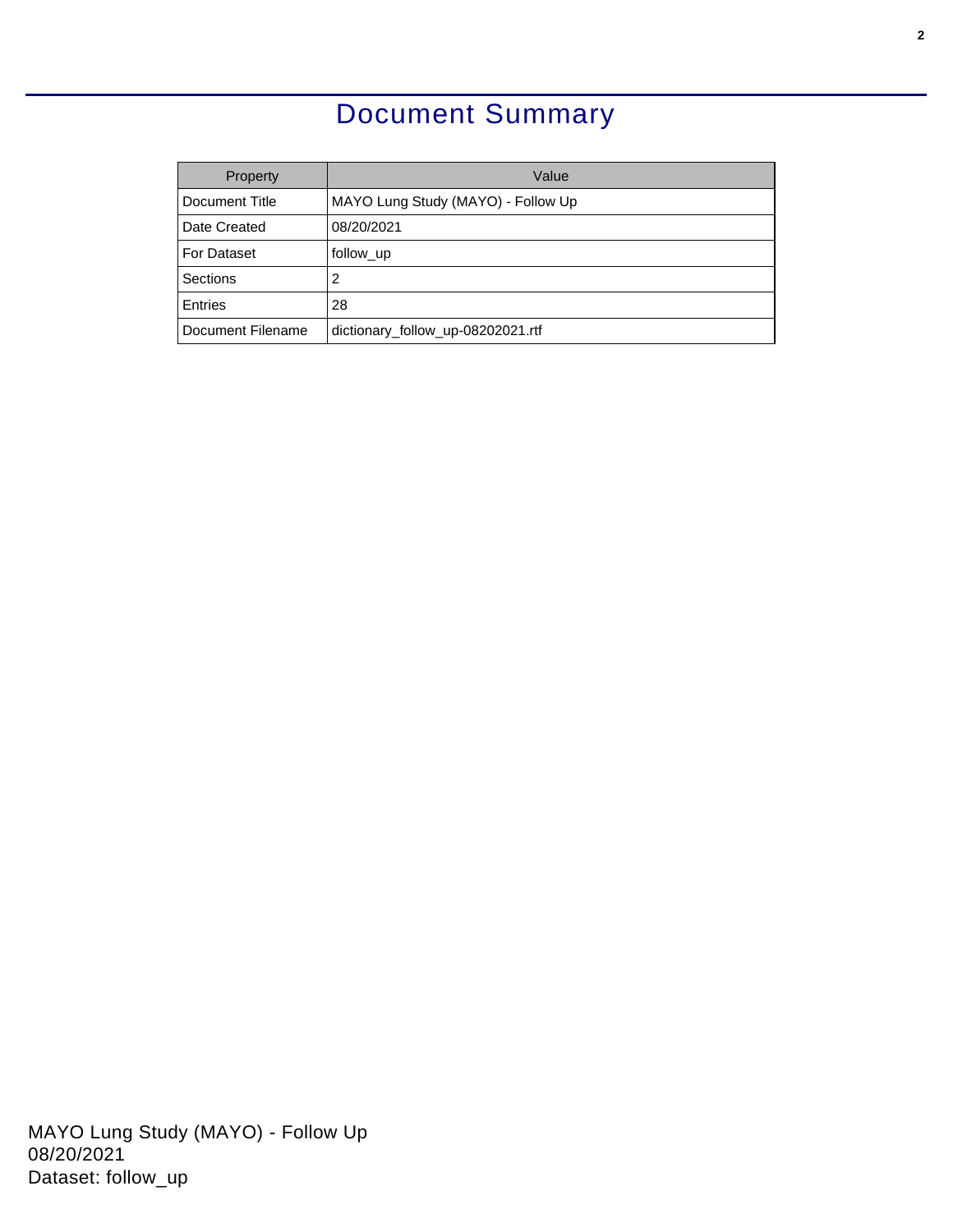# MAYO Lung Study (MAYO) - Follow Up Section 1: Identifiers

<span id="page-2-1"></span><span id="page-2-0"></span>

| Variable   | _abel              | Description | Format Text |
|------------|--------------------|-------------|-------------|
| <b>PID</b> | Patient Identifier |             | Num         |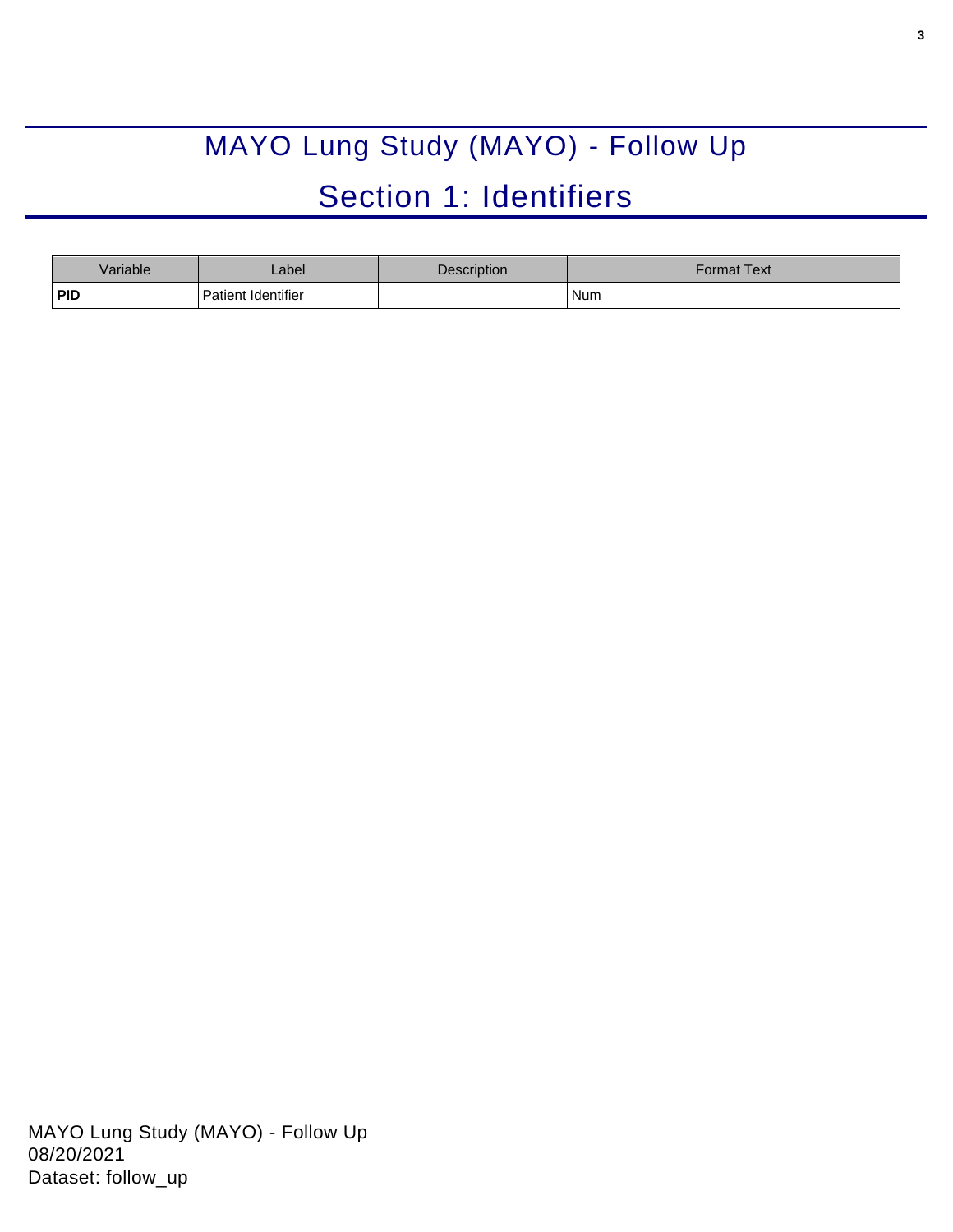## Section 2: Follow-up

<span id="page-3-0"></span>

| Variable                  | Label                                               | Description | <b>Format Text</b>                                                        |
|---------------------------|-----------------------------------------------------|-------------|---------------------------------------------------------------------------|
| fup_bronchitis            | Bronchitis, Pneumonia<br>Since Last Questionnaire   |             | .M="Missing / Not Applicable"<br>$0 = "No"$<br>$1="Yes"$<br>9="Unknown"   |
| fup_chest_colds           | Had Any Colds Since Last<br>Questionnaire           |             | .M="Missing / Not Applicable"<br>$0 = "No"$<br>$1 = "Yes"$<br>9="Unknown" |
| fup_chest_pain            | Has There Been Pain In<br>Chest                     |             | .M="Missing / Not Applicable"<br>$0 = "No"$<br>$1="Yes"$<br>9="Unknown"   |
| fup_chest_pain_bre<br>ath | Pain In Chest Aggravated<br>By Deep Breaths         |             | .M="Missing / Not Applicable"<br>$0 = "No"$<br>$1 = "Yes"$<br>9="Unknown" |
| fup_chest_pain_wor<br>se  | Pain In Chest Worsened<br>Recently                  |             | .M="Missing / Not Applicable"<br>$0 = "No"$<br>$1 = "Yes"$<br>9="Unknown" |
| fup_cig_per_day           | Number Of Cigarettes Per<br>Day Now                 |             | <b>Num</b><br>.M="Missing / Not Applicable"<br>999="Unknown"              |
| fup_cough_blood           | Coughed Up Blood Since<br><b>Last Questionnaire</b> |             | .M="Missing / Not Applicable"<br>$0 = "No"$<br>$1 = "Yes"$<br>9="Unknown" |
| fup_cough_blood_a<br>mt   | Coughed Up Blood More<br>Than A Trace               |             | .M="Missing / Not Applicable"<br>$0 = "No"$<br>$1="Yes"$<br>9="Unknown"   |
| fup_cough_blood_ti<br>mes | Coughed Up Blood Several<br><b>Times</b>            |             | .M="Missing / Not Applicable"<br>$0 = "No"$<br>$1="Yes"$<br>9="Unknown"   |
| fup_cough_daily           | Cough Daily                                         |             | .M="Missing / Not Applicable"<br>0="No"<br>$1 = "Yes"$<br>9="Unknown"     |
| fup_cough_more            | Cough More Now Than At<br>Last Questionnaire        |             | .M="Missing / Not Applicable"<br>0="No"<br>$1 = "Yes"$<br>9="Unknown"     |
| fup_date                  | Date Of Follow-Up                                   |             | SAS date<br>.M="Missing / Not Applicable"                                 |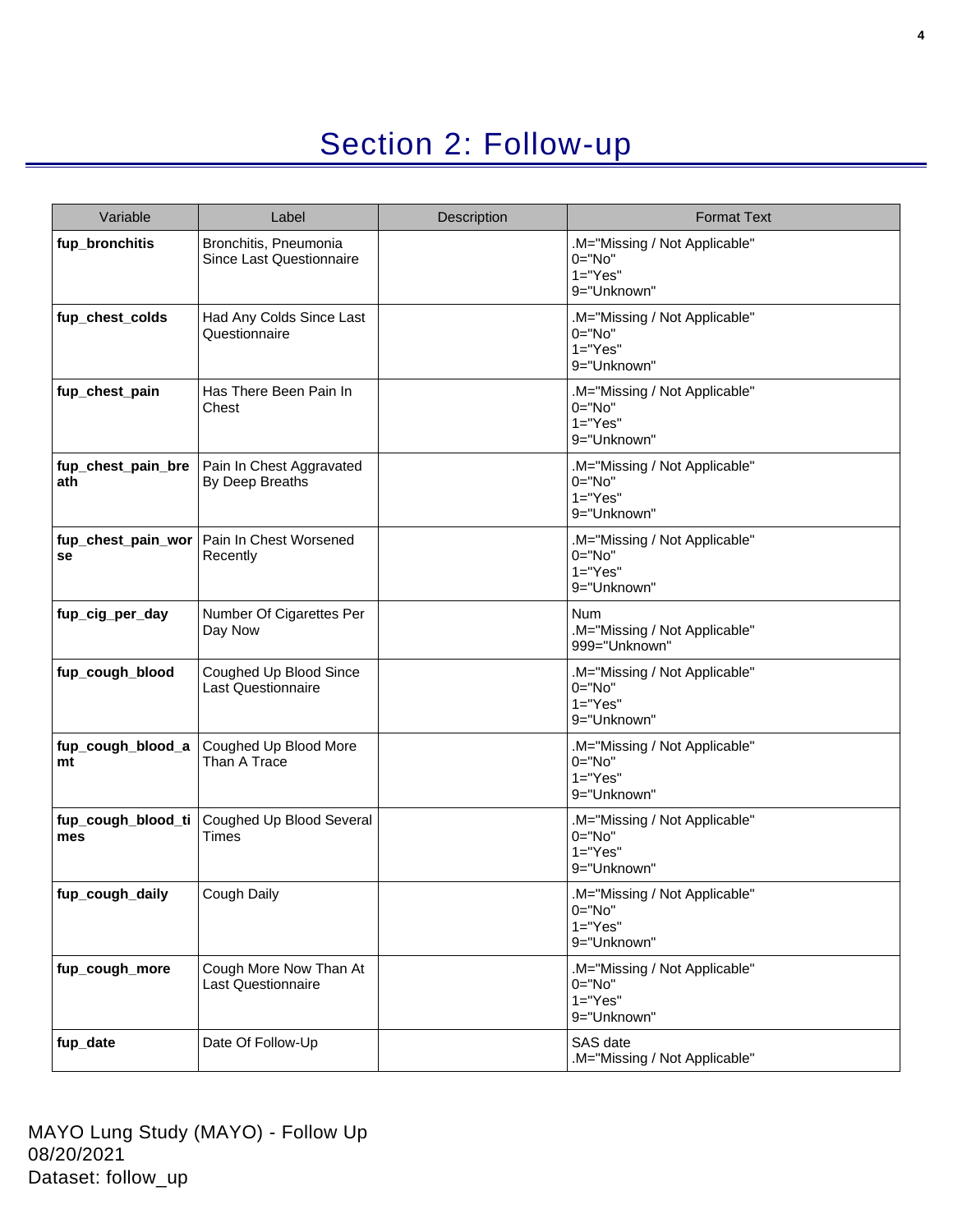| Variable                      | Label                                                       | Description | <b>Format Text</b>                                                                    |
|-------------------------------|-------------------------------------------------------------|-------------|---------------------------------------------------------------------------------------|
| fup_extra_quex                | <b>Extra Questionnaire</b>                                  |             | .M="Missing / Not Applicable"<br>$0 = "No"$<br>$1="Yes"$<br>9="Unknown"               |
| fup_followup_type             | Type Of Follow-Up                                           |             | .M="Missing / Not Applicable"<br>$1 = "Mail in"$<br>2="Interview"<br>3="Not returned" |
| fup_hoarse                    | Hoarse Voice Since Last<br>Questionnaire                    |             | .M="Missing / Not Applicable"<br>$0 = "No"$<br>$1="Yes"$<br>9="Unknown"               |
| fup_hoarse_worse              | Hoarse Voice Worsened<br>Lately                             |             | .M="Missing / Not Applicable"<br>$0 = "No"$<br>$1="Yes"$<br>9="Unknown"               |
| fup_hospital                  | <b>Hospitalized Since Last</b><br>Questionnaire             |             | .M="Missing / Not Applicable"<br>$0 = "No"$<br>$1="Yes"$<br>9="Unknown"               |
| fup_phlegm                    | Cough Up Phlegm,<br>Sputum, Mucus                           |             | .M="Missing / Not Applicable"<br>$0 = "No"$<br>$1="Yes"$<br>9="Unknown"               |
| fup_phlegm_more               | Has It Increased Since<br><b>Last Questionnaire</b>         |             | .M="Missing / Not Applicable"<br>$0 = "No"$<br>$1 = "Yes"$<br>9="Unknown"             |
| fup_seen_doctor               | Seen Doctor Since Last<br>Questionnaire                     |             | .M="Missing / Not Applicable"<br>$0 = "No"$<br>$1 = "Yes"$<br>9="Unknown"             |
| fup_short_breath_h<br>urry    | Shortness Of Breath While<br>Hurrying                       |             | .M="Missing / Not Applicable"<br>$0 = "No"$<br>$1 = "Yes"$<br>9="Unknown"             |
| fup_short_breath_o<br>rdinary | Shortness Of Breath At<br><b>Ordinary Pace</b>              |             | .M="Missing / Not Applicable"<br>$0 = "No"$<br>$1 = "Yes"$<br>9="Unknown"             |
| fup_short_breath_w<br>ash     | Shortness Of Breath While<br>Dressing Or Washing            |             | .M="Missing / Not Applicable"<br>$0="No"$<br>$1="Yes"$<br>9="Unknown"                 |
| fup_short_breath_w<br>orse    | Shortness Of Breath<br>Worsened Since Last<br>Questionnaire |             | .M="Missing / Not Applicable"<br>$0 = "No"$<br>$1="Yes"$<br>9="Unknown"               |
| fup_weight_lb                 | <b>Current Weight</b>                                       |             | Num<br>.M="Missing / Not Applicable"<br>999="Unknown"                                 |